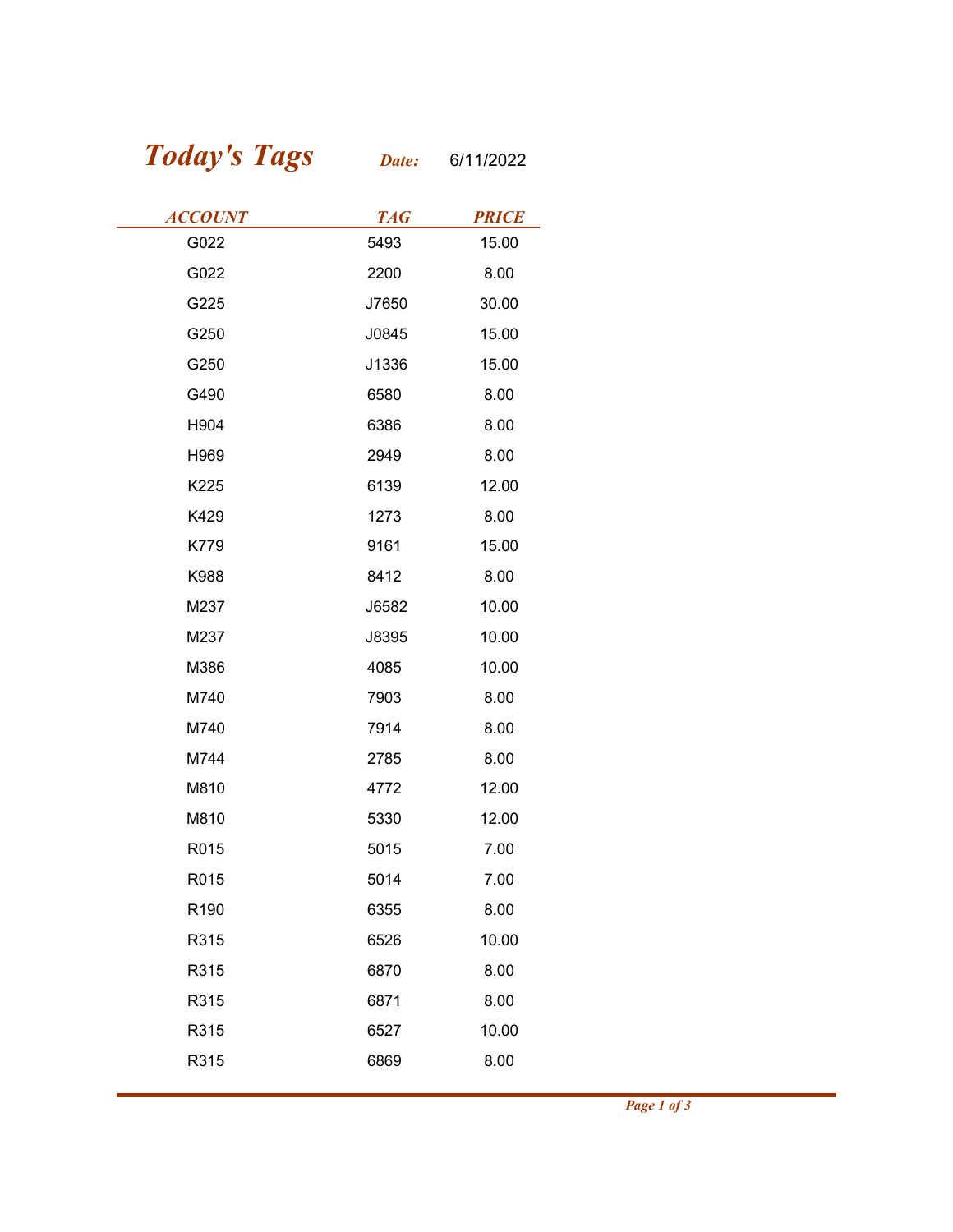| <b>ACCOUNT</b> | <b>TAG</b>   | <b>PRICE</b>  |
|----------------|--------------|---------------|
| R315           | 5462         | 98.00         |
| R315           | 6868         | 8.00          |
| R411           | 7715         | 8.00          |
| R535           | 1422         | 29.00         |
| R554           | 9209         | 5.00          |
| R792           | 6263         | 10.00         |
| R792           | 6222         | 14.00         |
| R792           | 6264         | 14.00         |
| R792           | 9015         | 35.00         |
| R792<br>R792   | 4428         | 34.00<br>9.00 |
|                | 4475<br>5174 |               |
| R950           |              | 5.00          |
| R950           | 5181         | 5.00<br>10.00 |
| R950           | 5171         |               |
| T054           | J6839        | 12.00         |
| T160<br>T311   | 8567<br>8441 | 8.00          |
| T317           | 7293         | 8.00<br>18.00 |
| T333           | 4062         | 8.00          |
| T396           | 6876         | 32.00         |
| T396           | 6873         | 32.00         |
| T396           | 6875         | 32.00         |
| T396           | 6874         | 32.00         |
| T550           | J1098        | 8.00          |
| T583           | 3908         | 8.00          |
| T583           | 3909         | 8.00          |
| T613           | 9167         | 12.00         |
| T613           | 4110         | 8.00          |
| T651           | 7274         | 25.00         |
|                | 4174         |               |